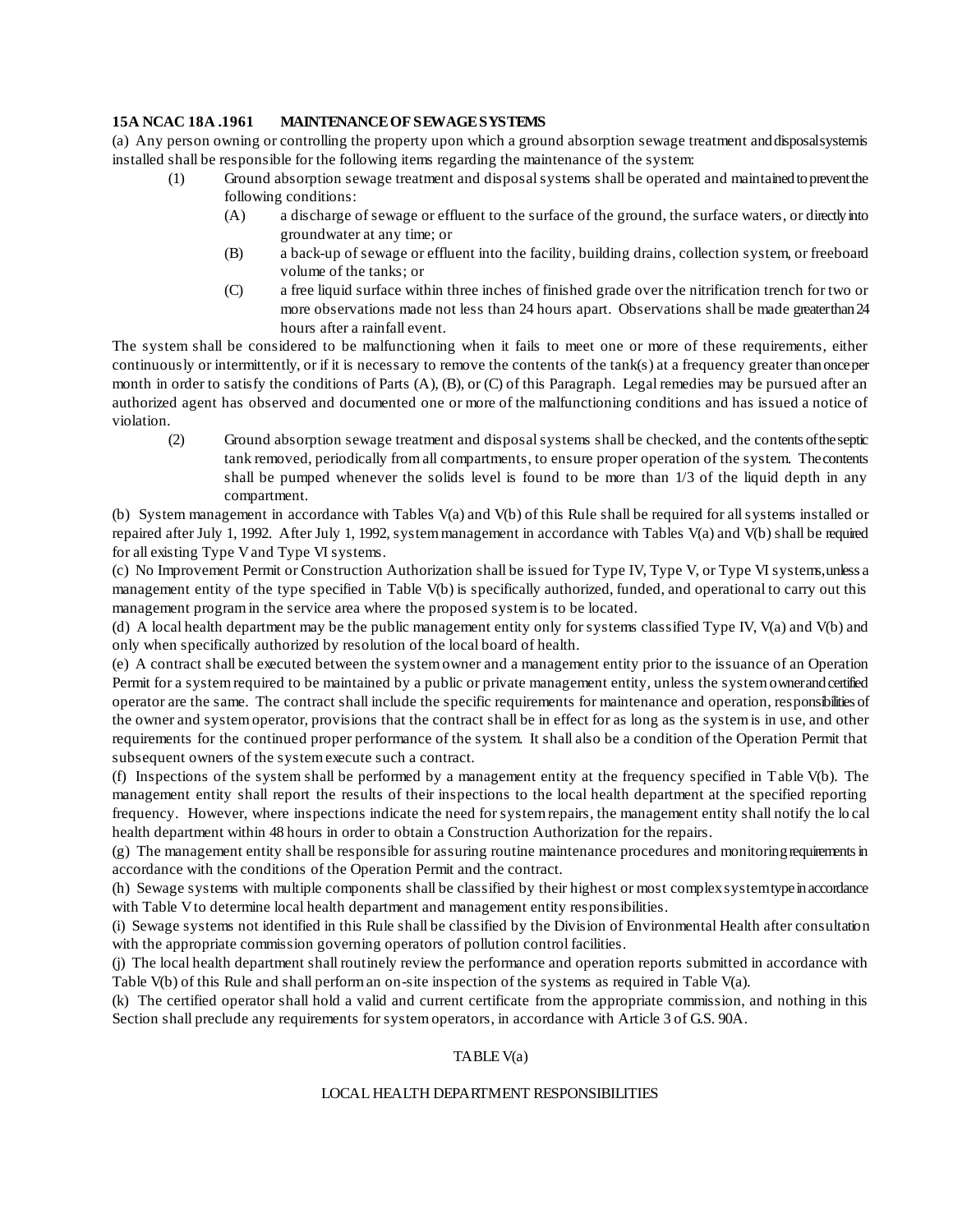| System<br>Classification | System<br>Description                                                                                                                                                                                                                                                                                                       | Permits<br>Required                                                                  | Minimum<br>System<br>Review<br>Frequency |
|--------------------------|-----------------------------------------------------------------------------------------------------------------------------------------------------------------------------------------------------------------------------------------------------------------------------------------------------------------------------|--------------------------------------------------------------------------------------|------------------------------------------|
| Type I                   | a. Privy<br>b. Chemical toilet<br>c. Incinerating toilet<br>d. Other toilet system<br>e. Grease trap                                                                                                                                                                                                                        | Improvement<br>Permit, Construction<br>Authorization, and Operation<br>Permit        | N/A                                      |
| Type II                  | a. Conventional septic system<br>(single-family or 480 GPD<br>or less)<br>b. Conventional septic system<br>with 750 linear feet of<br>nitrification line or less<br>c. Conventional system with<br>shallow placement                                                                                                        | Improvement<br>Permit, Construction<br>Authorization, and<br><b>Operation Permit</b> | N/A                                      |
| Type III                 | a. Conventional septic system<br>> 480 GPD (excluding<br>single-family residence)<br>b. Septic system with<br>single effluent pump<br>or siphon<br>c. Gravity fill system<br>d. Dual gravity field system<br>e. PPBPS system, gravity dosed<br>f. Large diameter pipe system<br>g. Other non-conventional<br>trench systems | Improvement<br>Permit, Construction<br>Authorization, and Operation<br>Permit        | 5 yrs. (IIIb only)                       |
| Type IV                  | a. Any system with LPP<br>distribution<br>b. System with more than<br>1 pump or siphon                                                                                                                                                                                                                                      | Improvement<br>Permit, Construction<br>Authorization, and Operation<br>Permit        | 3 yrs.                                   |
| Type V                   | a. Sand filter pretreatment<br>system<br>$b. Any > 3,000$ -GPD septic Authorization, and Operation<br>tank system with a<br>nitrification field<br>designed for $> 1500$ GPD<br>c. Aerobic Treatment Unit (ATU)<br>d. Other mechanical, biological,<br>or chemical pretreatment plant<br>$(< 3000$ GPD)                     | Improvement<br>Permit, Construction<br>Permit                                        | $12 \text{ mos}.$                        |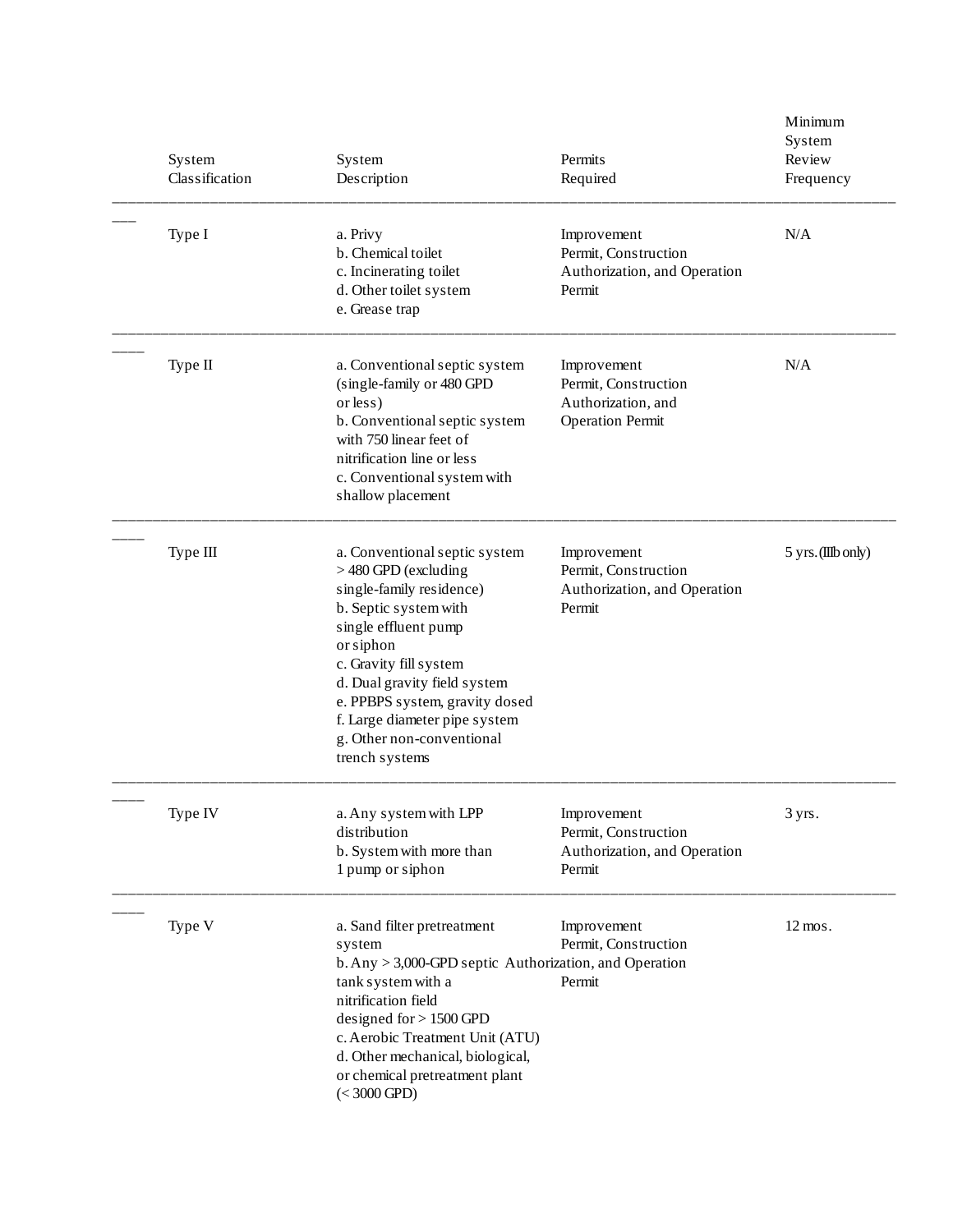$\overline{\phantom{a}}$ 

 $\overline{\phantom{a}}$ 

with mechanical, biological, Permit, Construction system plant Permit b. Wastewater reuse/recycle

Type VI a. Any > 3,000 GPD system Improvement 6 mos. or chemical pretreatment Authorization, and Operation

# TABLE V(b)

\_\_\_\_\_\_\_\_\_\_\_\_\_\_\_\_\_\_\_\_\_\_\_\_\_\_\_\_\_\_\_\_\_\_\_\_\_\_\_\_\_\_\_\_\_\_\_\_\_\_\_\_\_\_\_\_\_\_\_\_\_\_\_\_\_\_\_\_\_\_\_\_\_\_\_\_\_\_\_\_\_\_\_\_\_\_\_\_\_\_\_\_\_\_\_\_

### MANAGEMENT ENTITY RESPONSIBILITIES

| System<br>Classification | Management<br>Entity                                                                           | Minimum System<br>Inspection/Maintenance<br>Frequency                                                                                                                        | Reporting<br>Frequency |
|--------------------------|------------------------------------------------------------------------------------------------|------------------------------------------------------------------------------------------------------------------------------------------------------------------------------|------------------------|
| Type I                   | Owner                                                                                          | N/A                                                                                                                                                                          | N/A                    |
| Type II                  | Owner                                                                                          | N/A                                                                                                                                                                          | N/A                    |
| Type III                 | Owner                                                                                          | N/A                                                                                                                                                                          | $\rm N/A$              |
| Type IV                  | Public Management<br>Entity with a<br>Certified Operator or a<br>private Certified Operator    | 2/yr.                                                                                                                                                                        | 12 mos.                |
| Type V                   | Public Management<br>Entity With a<br>Certified Operator or a<br>private Certified<br>Operator | a. 2/yr (0-1500 GPD)<br>4/yr (1500-3000 GPD)<br>12/yr (3000-10000 GPD)<br>$1/wk (> 10000$ GPD)<br>b. 12/yr (3000-10000 GPD)<br>$1/wk (> 10000$ GPD)<br>c. 4/yr.<br>d. 12/yr. | 6 mos.                 |
| Type VI                  | Public Management Entity a. 1/wk(3000-10000 GPD)<br>With a Certified Operator                  | 2/wk(10000-25000 GPD)<br>3/wk(25000-50000 GPD)<br>5/wk(>75000 GPD)<br>b. 12/yr.                                                                                              | $3 \text{ mos}.$       |

(l) A sewage collection, treatment, and disposal system that creates or has created a public health hazard or nuisance by surfacing of effluent or discharge directly into groundwater or surface waters, or that is partially or totally destroyed shall be repaired within 30 days of notification by the state or local health department unless the notification otherwise specifies a